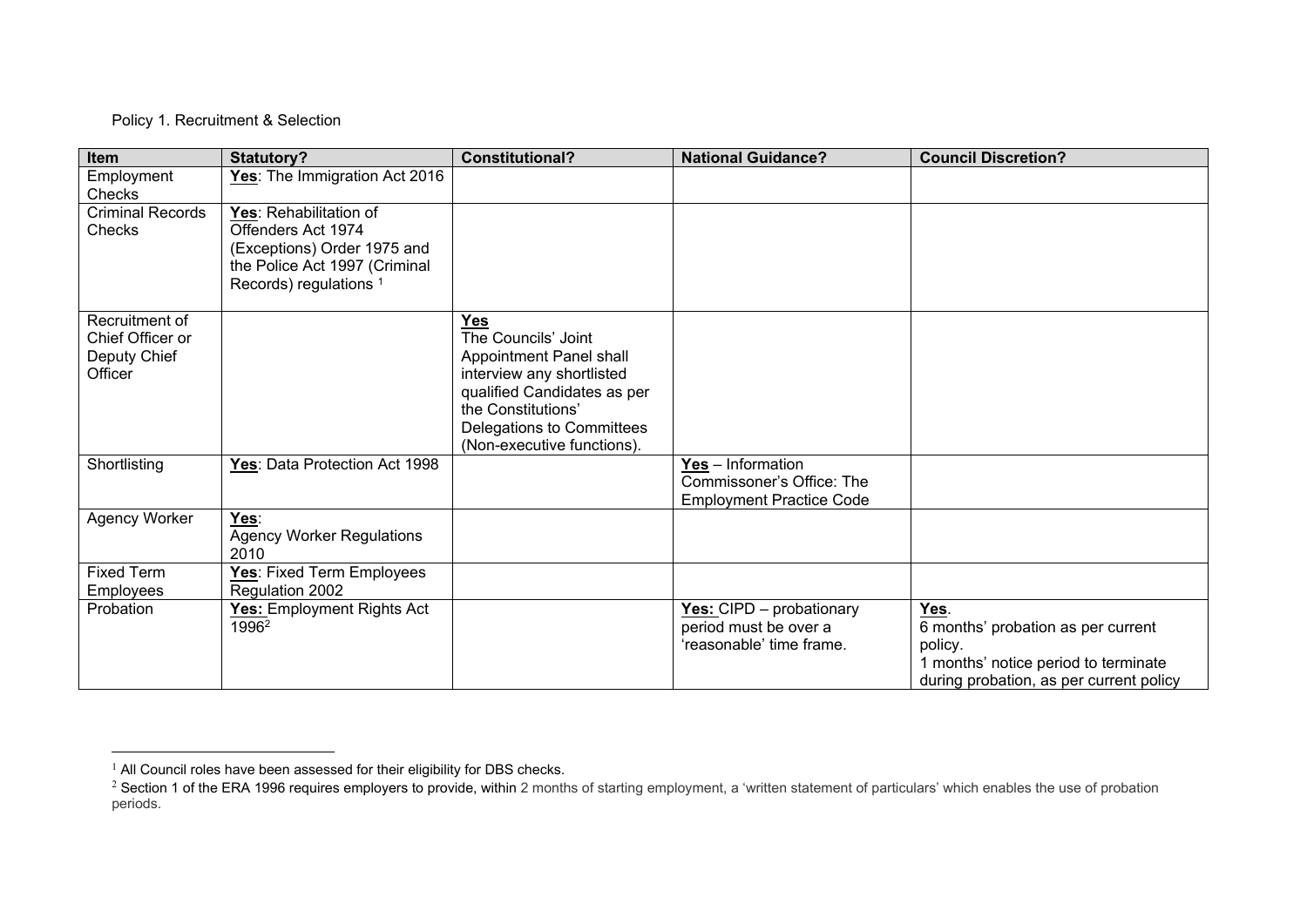## Policy 2. Managing Attendance

| Item                                                                | Statutory?                                                                                                   | <b>Constitutional?</b> | <b>National Guidance?</b>                                 | <b>Council Discretion?</b> |
|---------------------------------------------------------------------|--------------------------------------------------------------------------------------------------------------|------------------------|-----------------------------------------------------------|----------------------------|
| Principles                                                          | Yes:<br>Social Security (medical<br>evidence) Regulations 1976 &<br>Amendments 2010<br>The Equality Act 2010 |                        | Yes: Return to Work Interviews<br>- ACAS Code of Practice |                            |
| Absence due to<br>accidents caused<br>by third parties <sup>3</sup> |                                                                                                              |                        |                                                           | Yes: As per current policy |
| Sickness and<br>Holidays                                            | Yes: Working Time<br>Regulations 1998                                                                        |                        |                                                           |                            |
| <b>Medical Reports</b>                                              | Yes: The Access to Medical<br>Reports Act 1988                                                               |                        | Yes: ACAS Guidance                                        |                            |
|                                                                     | Equality Act $2010 - re$ :<br>Reasonable Adjustments                                                         |                        |                                                           |                            |

Policy 3. Special Leave

| Item          | <b>Statutory?</b>              | <b>Constitutional?</b> | <b>National Guidance?</b> | <b>Council Discretion?</b>                     |
|---------------|--------------------------------|------------------------|---------------------------|------------------------------------------------|
| Compassionate | Yes: Section 57A Employment    |                        | Yes: ACAS Guidance        |                                                |
| Leave         | Rights Act 1996                |                        |                           |                                                |
| Other Leave   | Yes: S43 Employment Rights     |                        | Yes: ACAS Guidance        | <b>Yes:</b> Acting as witness on behalf of the |
|               | Act 1996                       |                        |                           | Council.                                       |
|               | Reserve Forces (Safeguard of   |                        |                           |                                                |
|               | Employment) Act 1985           |                        |                           |                                                |
|               | The Reserve Forces             |                        |                           |                                                |
|               | (Payments to Employers and     |                        |                           |                                                |
|               | Partners) Regulations 2014 (SI |                        |                           |                                                |
|               | 2014/2410)                     |                        |                           |                                                |

<sup>&</sup>lt;sup>3</sup> Where an employee has suffered injury by third party causing absence (i.e. road traffic accident) and received compensation for loss of earnings.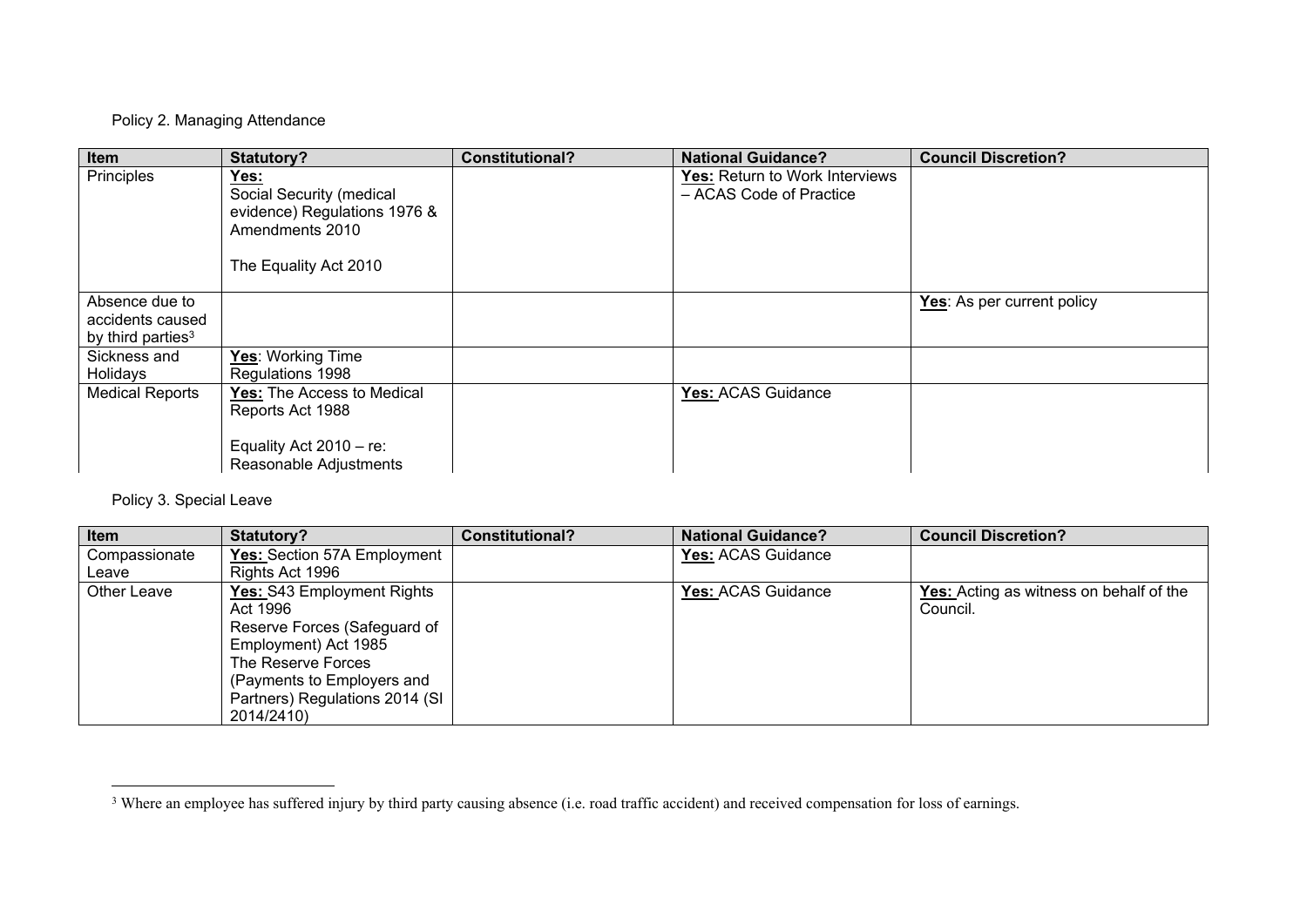# Policy 4. Parental Rights

| Item                   | Statutory?                        | <b>Constitutional?</b> | <b>National Guidance?</b> | <b>Council Discretion?</b> |
|------------------------|-----------------------------------|------------------------|---------------------------|----------------------------|
| Maternity Leave &      | Yes: Employment Rights Act        |                        |                           |                            |
| Pay                    | 1996, Part VIII                   |                        |                           |                            |
| Paternity Leave &      | <b>Yes:</b> Employment Rights Act |                        |                           |                            |
| Pav                    | 1996, Part VIII                   |                        |                           |                            |
| Adoption Leave &       | <b>Yes: Employment Rights Act</b> |                        |                           |                            |
| Pay                    | 1996, Part VIII                   |                        |                           |                            |
| <b>Shared Parental</b> | <b>Yes: Employment Rights Act</b> |                        |                           |                            |
| Leave & Pay            | 1996, Part VIII                   |                        |                           |                            |
| Parental Leave         | Yes: Employment Rights Act        |                        |                           |                            |
|                        | 1996, Part VIII                   |                        |                           |                            |

Policy 5. Managing Change

| Item              | Statutory?                                                                                                                                                                                                                                                                | <b>Constitutional?</b> | <b>National Guidance?</b>                                            | <b>Council Discretion?</b> |
|-------------------|---------------------------------------------------------------------------------------------------------------------------------------------------------------------------------------------------------------------------------------------------------------------------|------------------------|----------------------------------------------------------------------|----------------------------|
| Redeployment      | Yes: Employment Rights Act<br>1996                                                                                                                                                                                                                                        |                        | Yes: ACAS Code                                                       |                            |
| <b>Relocation</b> |                                                                                                                                                                                                                                                                           |                        | <b>Yes: HMRC 480(2016)</b><br>Expenses and Benefits - a tax<br>guide |                            |
| <b>TUPE</b>       | Yes: Transfer of Undertakings<br>(Protection of Employment)<br>Regulations 1981                                                                                                                                                                                           |                        | Yes: ACAS Code                                                       |                            |
| Redundancy        | Yes: S139 Employment Rights<br>Act 1996<br><b>Trade Union and Labour</b><br>Relations (Consolidation) Act<br>1992.<br>The Collective Redundancies<br>and Transfer of Undertakings<br>(Protection of Employment)<br>Regulations 1995.<br>The Redundancy Payment<br>Service |                        | Yes: ACAS Code                                                       |                            |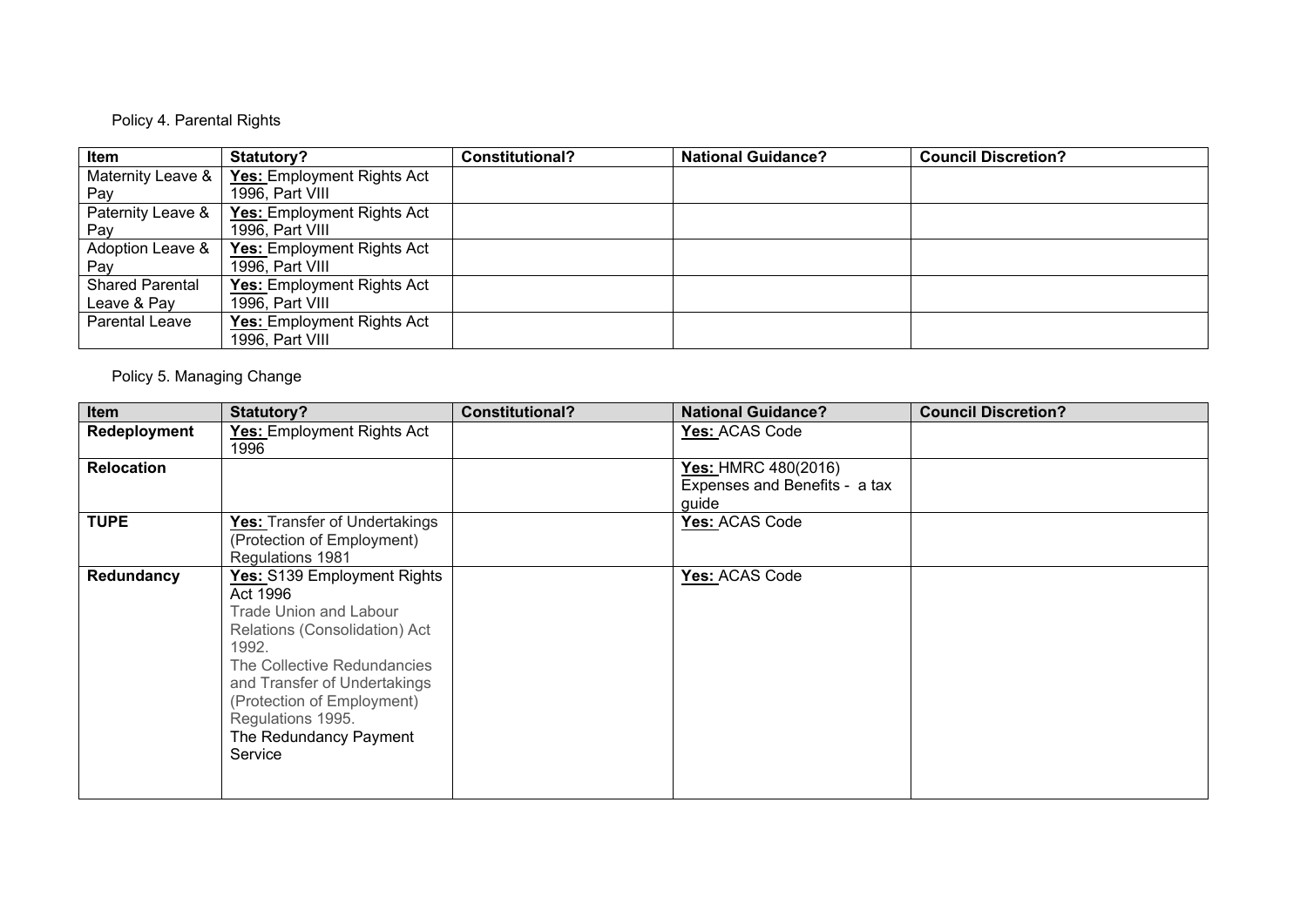|                       | The Redundancy Payments<br>(Continuity of Employment in<br>Local Government, etc.)<br>(Modification) Order 1999<br>The Information and<br><b>Consultation of Employees</b> |                          |                                   |
|-----------------------|----------------------------------------------------------------------------------------------------------------------------------------------------------------------------|--------------------------|-----------------------------------|
|                       | Regulations 2004                                                                                                                                                           |                          |                                   |
| <b>Pay Protection</b> |                                                                                                                                                                            | <b>Yes: Benchmarking</b> | <b>Yes:</b> As per current policy |

Policy 6. Bullying and Harassment

| <b>Statutory?</b>     | <b>Constitutional?</b> | <b>National Guidance?</b>    | <b>Council Discretion?</b> |
|-----------------------|------------------------|------------------------------|----------------------------|
| Act 2010<br>∟quality∟ |                        | <b>ACAS Code of Practice</b> |                            |

Policy 7. Equal Opportunities

| <b>Statutory?</b>    | <b>Constitutional?</b> | <b>National Guidance?</b>            | <b>Council Discretion?</b> |
|----------------------|------------------------|--------------------------------------|----------------------------|
| Act 2010<br>Equality |                        | Code of Practice<br>$\cdots$<br>AUAO |                            |

Policy 8. Capability

| <b>Item</b>        | <b>Statutory?</b>         | <b>Constitutional?</b> | <b>National Guidance?</b>         | <b>Council Discretion?</b> |
|--------------------|---------------------------|------------------------|-----------------------------------|----------------------------|
| General            |                           |                        | <b>Yes:</b> ACAS Code of Practice |                            |
| Right to be        | Yes: Employment Relations |                        |                                   |                            |
| accompanied        | Act 1999                  |                        |                                   |                            |
| Right to an appeal |                           |                        | <b>Yes: ACAS Code of Practice</b> |                            |

# Policy 9. Grievance

| Item               | <b>Statutory?</b>                | <b>Constitutional?</b> | <b>National Guidance?</b>         | <b>Council Discretion?</b> |
|--------------------|----------------------------------|------------------------|-----------------------------------|----------------------------|
| General            |                                  |                        | <b>Yes: ACAS Code of Practice</b> |                            |
| Right to be        | <b>Yes:</b> Employment Relations |                        |                                   |                            |
| accompanied        | Act 1999                         |                        |                                   |                            |
| Right to an appeal |                                  |                        | <b>Yes: ACAS Code of Practice</b> |                            |